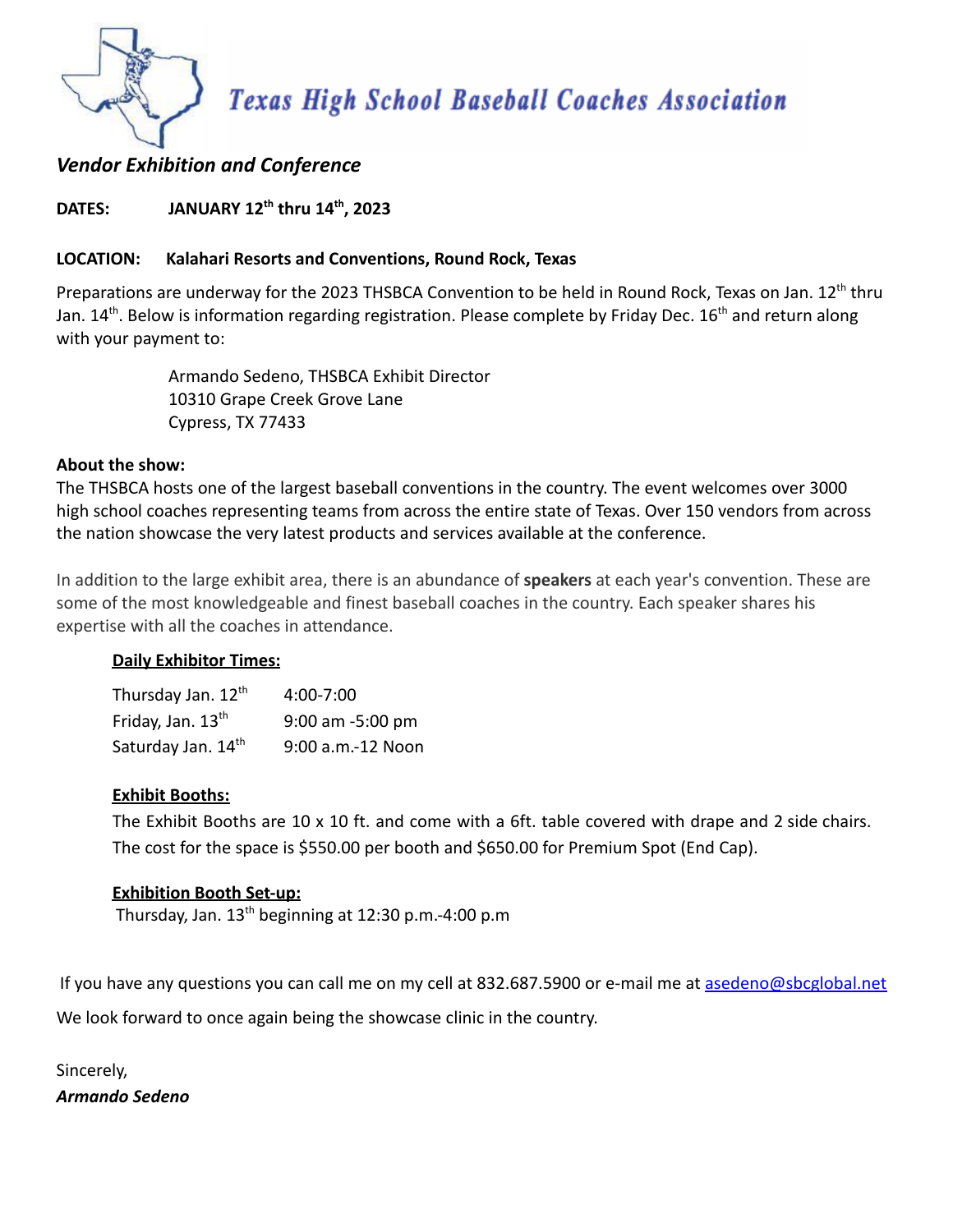

#### **2023 THSBCA CLINIC DATES: January 14 TH , 15 th & 16 th**

(Thursday thru Saturday)

## **VENDOR REGISTRATION INFORMATION:**

| Company Name         |    |     |
|----------------------|----|-----|
| Address              |    |     |
| City, State, Zip     |    |     |
| Company phone        |    |     |
| <b>Company Email</b> |    |     |
| <b>URL</b>           |    |     |
| Name on Booth        |    |     |
| <b>Contact Name</b>  |    |     |
| Contact phone        |    |     |
| Contact email        |    |     |
| Attendees            | 1. | 6.  |
| (Name tags           | 2. | 7.  |
| required)            | 3. | 8.  |
|                      | 4. | 9.  |
|                      | 5. | 10. |

## **FEES:**

| Booth: \$550.00               |                                                                       |
|-------------------------------|-----------------------------------------------------------------------|
| Premium: \$650.00 (End Cap)   |                                                                       |
|                               |                                                                       |
| <b>Total</b>                  |                                                                       |
| Make check payable to: THSBCA |                                                                       |
|                               | Mail to: Armando Sedeno, THSBCA Exhibit Director                      |
|                               | 10310 Grape Creek Grove Lane                                          |
| Cypress, TX 77433             |                                                                       |
|                               | *Applications and full payment requested by December 16 <sup>th</sup> |

**NOTE:** We would like to donate a door prize.